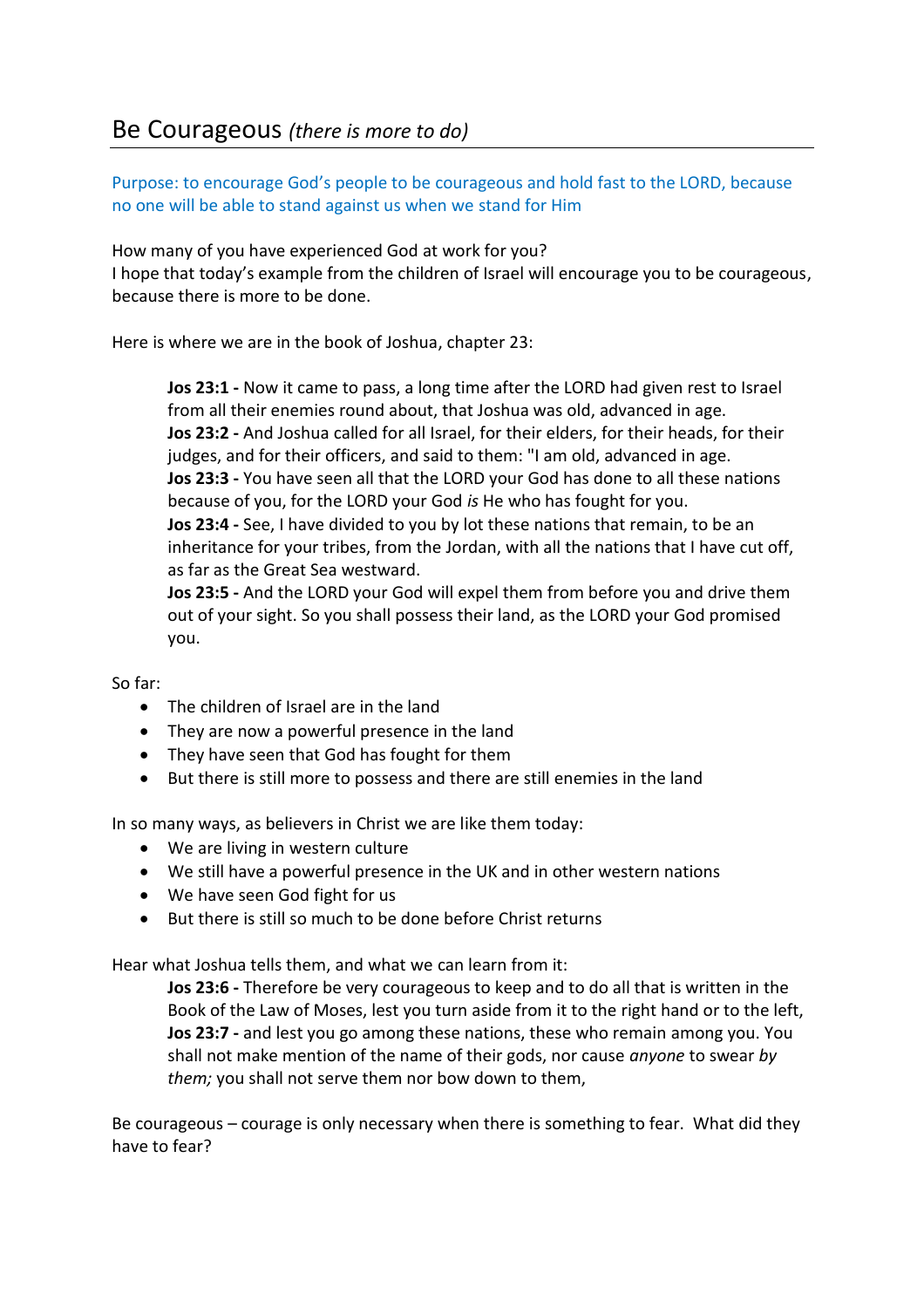- Turning aside to the right hand or to the left
- Being among the nations that remain among them.
- Serving their gods

When you are surrounded by the ungodly, it is easy to become intimidated. Look what we face today:

- There is an agenda regarding sexual behaviour
- There is an agenda regarding male and female behaviour
- There is an agenda regarding creation and the existence of God
- There is an agenda regarding religious practices

All of these are very aggressive, and to make a stance in the ways of God could cause you to be persecuted. But here is the encouragement that they received, and if God can do it for them, then He can do it for us:

**Jos 23:8 -** but you shall hold fast to the LORD your God, as you have done to this day. **Jos 23:9 -** For the LORD has driven out from before you great and strong nations; but *as for* you, no one has been able to stand against you to this day.

**Jos 23:10 -** One man of you shall chase a thousand, for the LORD your God *is* He who fights for you, as He promised you.

**Jos 23:11** Therefore take careful heed to yourselves, that you love the LORD your God.

What is God saying? Hold fast to the LORD! And what did He remind them of?

- No one has been able to stand against you to this day
- The LORD fights for you, just as He promised
- Take careful heed to love the LORD

Remember that we are the salt of the earth and the light of the world:

**Mat 5:13 -** "You are the salt of the earth; but if the salt loses its flavor, how shall it be seasoned? It is then good for nothing but to be thrown out and trampled underfoot by men.

**Mat 5:14 -** "You are the light of the world. A city that is set on a hill cannot be hidden. **Mat 5:15 -** Nor do they light a lamp and put it under a basket, but on a lampstand, and it gives light to all *who are* in the house.

**Mat 5:16 -** Let your light so shine before men, that they may see your good works and glorify your Father in heaven.

But what happens when we begin to cling to the ungodly?

**Jos 23:13 -** Or else, if indeed you do go back, and cling to the remnant of these nations—these that remain among you—and make marriages with them, and go in to them and they to you,

**Jos 23:14 -** know for certain that the LORD your God will no longer drive out these nations from before you. But they shall be snares and traps to you, and scourges on your sides and thorns in your eyes, until you perish from this good land which the LORD your God has given you.